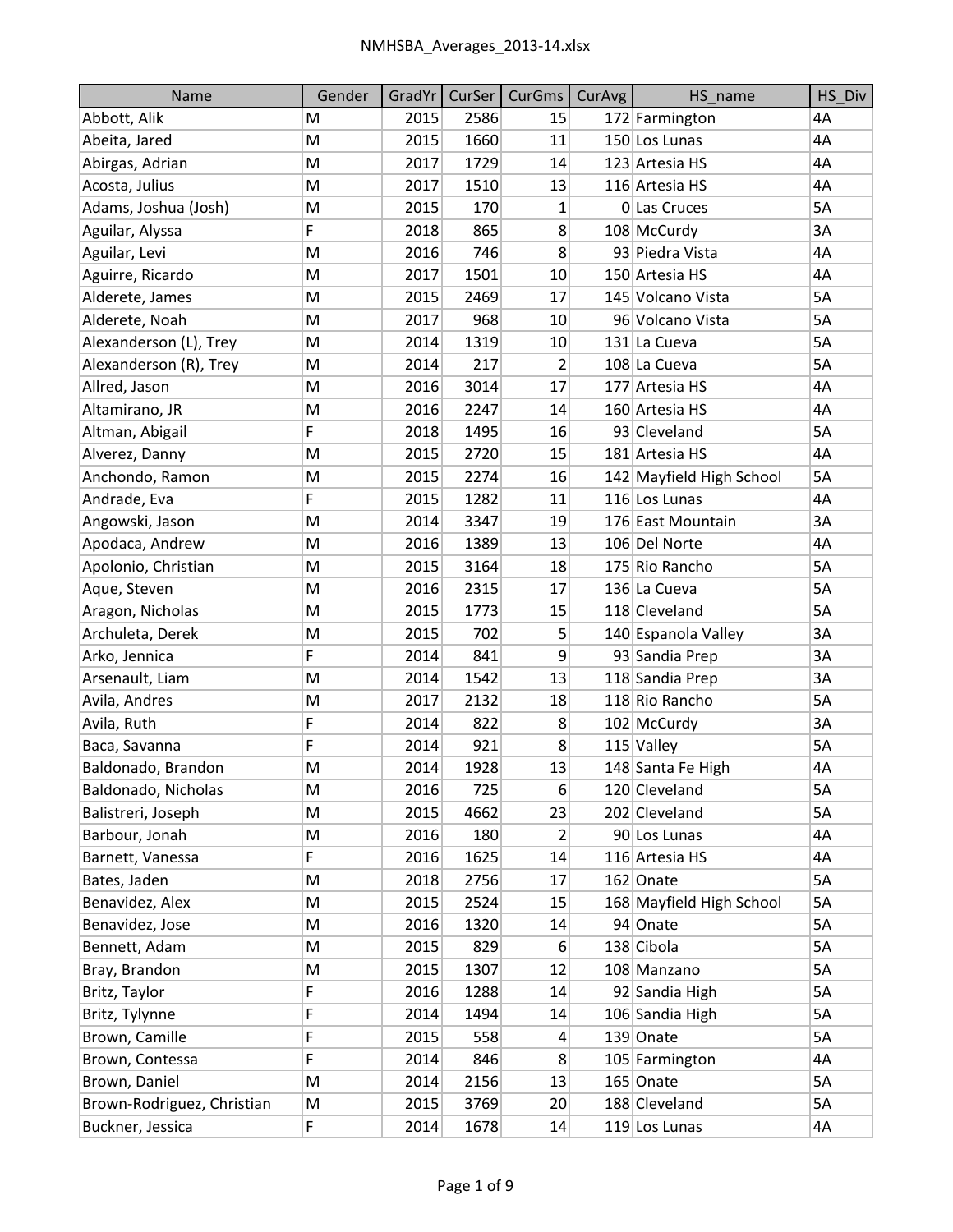| Name                | Gender | GradYr |      | CurSer   CurGms | CurAvg | HS_name                 | HS_Div    |
|---------------------|--------|--------|------|-----------------|--------|-------------------------|-----------|
| Buffardi, Michael   | м      | 2014   | 602  | 4               |        | 150 Cibola              | <b>5A</b> |
| Buffington, Jared   | M      | 2016   | 3477 | 21              |        | 165 Cleveland           | 5A        |
| Burns, Ryan         | M      | 2016   | 247  | 2               |        | 123 Sandia Prep         | 3A        |
| Bustos, Lucas       | M      | 2014   | 2036 | 13              |        | 156 Espanola Valley     | 3A        |
| Byer, Ryan          | M      | 2015   | 1513 | 8               |        | 189 Cleveland           | 5A        |
| Bynum, Alex         | M      | 2014   | 988  | 10              |        | 98 Pojoaque High School | 3A        |
| Cabezuela, Mark     | M      | 2017   | 1748 | 14              |        | 124 Artesia HS          | 4A        |
| Calabrese, Gina     | F      | 2015   | 1131 | 10              |        | 113 Cleveland           | 5A        |
| Calderon, Selena    | F      | 2015   | 1784 | 14              |        | 127 Valley              | 5A        |
| Campbell, Audrey    | F      | 2014   | 1850 | 14              |        | 132 East Mountain       | 3A        |
| Campbell, Bliss     | F      | 2014   | 436  | 4               |        | 109 Farmington          | 4A        |
| Campbell, Dylan     | M      | 2015   | 487  | 5               |        | 97 Del Norte            | 4A        |
| Campos, Savanna     | F      | 2015   | 1589 | 12              |        | 132 Cleveland           | 5A        |
| Carani, Domenick    | M      | 2014   | 948  | 6               |        | 158 Cleveland           | 5A        |
| Carter III, Jerry D | M      | 2014   | 3012 | 18              |        | 167 La Cueva            | 5A        |
| Cary, Sean          | M      | 2015   | 3247 | 21              |        | 154 Eldorado            | 5A        |
| Chacon, Amanda      | F      | 2017   | 742  | 8               |        | 92 McCurdy              | 3A        |
| Chambers, Graciela  | F      | 2016   | 1673 | 14              |        | 119 Artesia HS          | 4A        |
| Chavez, David       | M      | 2016   | 1052 | 10              |        | 105 Eldorado            | 5A        |
| Chavez, Xavier      | M      | 2015   | 2411 | 16              |        | 150 Cleveland           | 5A        |
| Chemski, Brittany   | F      | 2014   | 2150 | 17              |        | 126 Cleveland           | 5A        |
| Choneska, Angelica  | F      | 2016   | 2783 | 18              |        | 154 Eldorado            | 5A        |
| Church, Dorian      | F      | 2015   | 802  | 9               |        | 89 Volcano Vista        | 5A        |
| Clark, Alyssa       | F      | 2014   | 1818 | 16              |        | 113 Cleveland           | 5A        |
| Clark, Jeremy       | M      | 2017   | 1344 | 12              |        | 112 Cleveland           | 5A        |
| Clark, Kevin        | M      | 2015   | 2897 | 19              |        | 152 West Mesa           | 5A        |
| Coddington, Jordan  | M      | 2016   | 1129 | 9               |        | 125 Artesia HS          | 4A        |
| Coleman, Rachel     | F      | 2015   | 993  | 10              |        | 99 Farmington           | 4A        |
| Connors, Danny      | M      | 2016   | 2221 | 14              |        | 158 East Mountain       | 3A        |
| Correa, Alyssa      | F      | 2015   | 2269 | 18              |        | 126 Cleveland           | 5A        |
| Corsey, Vance       | M      | 2015   | 504  | 3               |        | 168 Rio Rancho          | 5A        |
| Cowen, Alex         | M      | 2014   | 2669 | 15              |        | 177 Cibola              | 5A        |
| Crisman, Kelly      | M      | 2016   | 1296 | 8               |        | 162 Cleveland           | 5A        |
| Crossland, Alex     | M      | 2014   | 1341 | 10              |        | 134 Sandia High         | 5A        |
| Crowell, Steven     | M      | 2017   | 2253 | 17              |        | 132 Onate               | 5A        |
| Crum, Cali          | F      | 2014   | 416  | 5               |        | 83 Sandia Prep          | 3A        |
| Cueto, Alex         | M      | 2017   | 1455 | 12              |        | 121 Artesia HS          | 4A        |
| Curtis, Aaron       | M      | 2014   | 1475 | 13              |        | 113 Del Norte           | 4A        |
| Dang, Billy         | M      | 2015   | 1936 | 14              |        | 138 Del Norte           | 4A        |
| Daniello, Asante    | M      | 2015   | 2089 | 14              |        | 149 La Cueva            | 5A        |
| Davies, Justin      | M      | 2016   | 2637 | 18              |        | 146 Cleveland           | 5A        |
| Davis, Bernadette   | F      | 2016   | 1967 | 15              |        | 131 Manzano             | 5A        |
| Davis, Zachary      | M      | 2015   | 907  | 10              |        | 90 Rio Rancho           | 5A        |
| De la cruz, Thelma  | F      | 2016   | 1072 | 11              |        | 97 Manzano              | 5A        |
| Deacon, Rose        | F      | 2016   | 2363 | 20              |        | 118 Cleveland           | 5A        |
| DeAguero, Alex      | M      | 2018   | 568  | 4               |        | 142 Rio Rancho          | 5A        |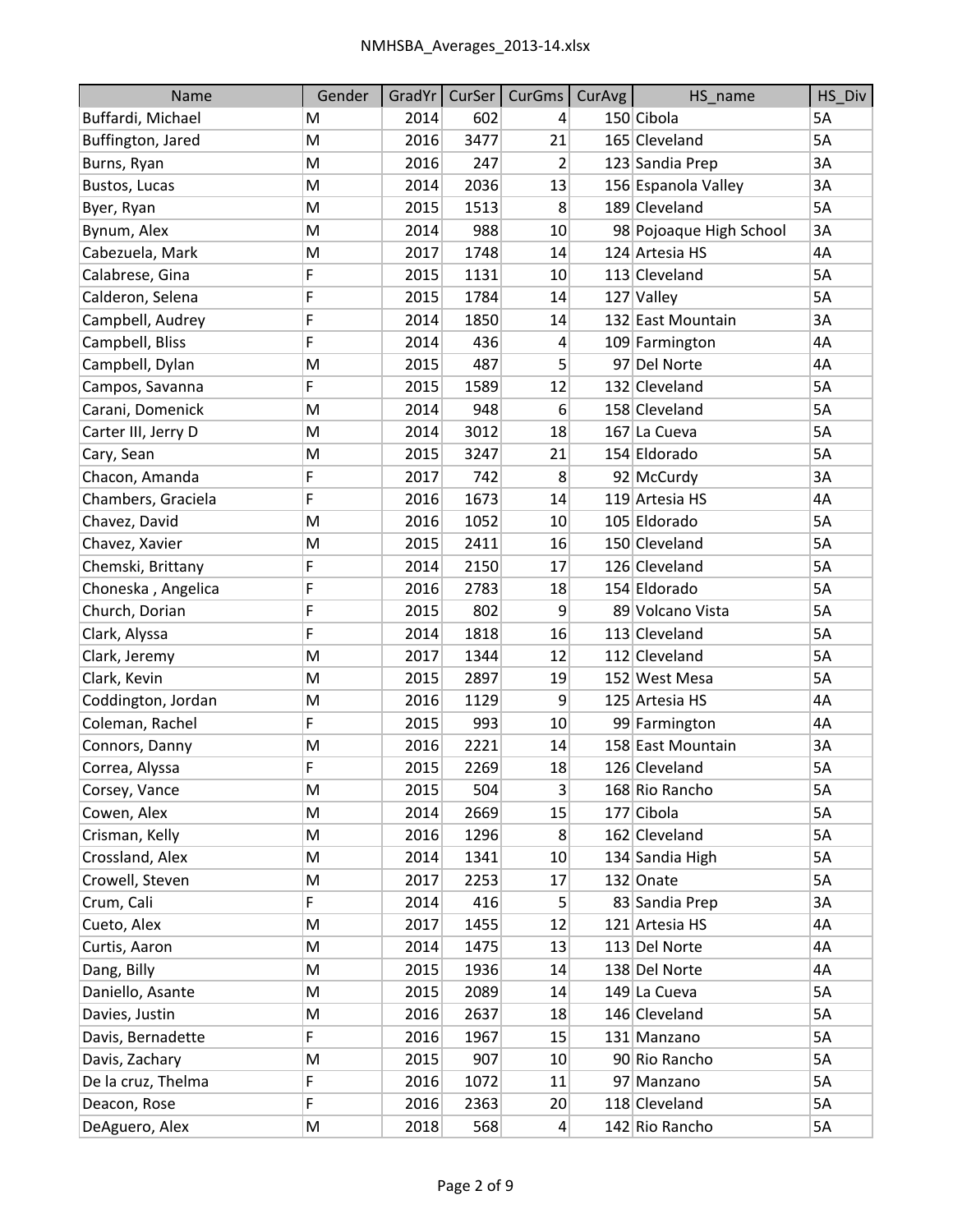| Name                     | Gender |      | GradYr CurSer | CurGms                  | CurAvg | HS name                  | HS_Div    |
|--------------------------|--------|------|---------------|-------------------------|--------|--------------------------|-----------|
| Dean, Niah               | F      | 2014 | 650           | 6                       |        | 108 Volcano Vista        | 5A        |
| DeLaCruz, Kevin          | M      | 2017 | 255           | $\overline{\mathbf{c}}$ |        | 127 Espanola Valley      | 3A        |
| DeLaCruz-Gagliardi, Adam | M      | 2016 | 1336          | 12                      |        | 111 Cleveland            | 5A        |
| DeLeeuw, Sean            | M      | 2018 | 1814          | 16                      |        | 113 Cleveland            | 5A        |
| Denney, Austin           | M      | 2014 | 1642          | 12                      |        | 136 Piedra Vista         | 4A        |
| Descheneau, Chase        | M      | 2016 | 2301          | 15                      |        | 153 Rio Rancho           | 5A        |
| Diaz, Sophie             | F      | 2014 | 2345          | 13                      |        | 180 Santa Fe High        | 4A        |
| Donahue, Taylor          | M      | 2016 | 1955          | 14                      |        | 139 Piedra Vista         | 4A        |
| DuBois, Jayce            | F      | 2017 | 2028          | 12                      |        | 169 Las Cruces           | 5A        |
| Duran, Fernando          | M      | 2015 | 765           | 8                       |        | 95 Sandia High           | <b>5A</b> |
| Duran, Isaac             | M      | 2016 | 1451          | 9                       |        | 161 Santa Fe High        | 4A        |
| Duran, Nathaniel         | M      | 2015 | 2315          | 13                      |        | 178 Santa Fe High        | 4A        |
| Elizondo, Casey          | M      | 2017 | 379           | 4                       |        | 94 Volcano Vista         | 5A        |
| Elliott, Samuel          | M      | 2016 | 1771          | 12                      |        | 147 Volcano Vista        | 5A        |
| Ellis, John              | M      | 2014 | 3706          | 19                      |        | 195 Manzano              | 5A        |
| Ellis, Joshua            | M      | 2015 | 1441          | 12                      |        | 120 Onate                | 5A        |
| Espenship, Alex          | M      | 2017 | 786           | 6                       |        | 131 Cleveland            | 5A        |
| Fabrik, Roman            | M      | 2016 | 660           | 7                       |        | 94 Volcano Vista         | 5A        |
| Fahey, Mikayla           | F      | 2016 | 2968          | 19                      |        | 156 Eldorado             | 5A        |
| Fasting, Amelia          | F      | 2014 | 3132          | 18                      |        | 174 Cleveland            | 5A        |
| Fernandez, Clarissa      | F      | 2014 | 1579          | 14                      |        | 112 Volcano Vista        | 5A        |
| Finch, Miranda           | F      | 2016 | 2136          | 13                      |        | 164 Rio Rancho           | 5A        |
| Ford, Lachelle           | F      | 2014 | 1002          | 10                      |        | 100 Farmington           | 4A        |
| Fort, Aaron              | M      | 2015 | 2363          | 16                      |        | 147 Las Cruces           | 5A        |
| Fortier, Bonnie          | F      | 2014 | 314           | 4                       |        | 78 Santa Fe High         | 4A        |
| Fowler, Christian        | M      | 2014 | 530           | 4                       |        | 132 East Mountain        | 3A        |
| Fox, Holly               | F      | 2015 | 442           | 5                       |        | 88 Piedra Vista          | 4A        |
| Franks, Raegan           | F      | 2017 | 2493          | 15                      |        | 166 Piedra Vista         | 4A        |
| Franks, Steven           | M      | 2015 | 2795          | 15                      |        | 186 Piedra Vista         | 4A        |
| Frias, Zacharie          | М      | 2014 | 2815          | 18                      |        | 156 Cleveland            | 5A        |
| Frisch, Tyler            | M      | 2015 | 1564          | 12                      |        | 130 Manzano              | 5A        |
| Fuller, Aaron            | M      | 2014 | 2409          | 15                      |        | 160 Farmington           | 4A        |
| Gagliardi, Taylor        | F      | 2015 | 2000          | 20                      |        | 100 Cleveland            | 5A        |
| Gallegos, Chris          | M      | 2015 | 1069          | 8                       |        | 133 McCurdy              | 3A        |
| Garcia Vigil, Justin     | M      | 2015 | 2009          | 13                      |        | 154 Pojoaque High School | 3A        |
| Garcia, Allison          | F      | 2014 | 1381          | 12                      |        | 115 Pojoaque High School | 3A        |
| Garcia, Antonia          | F      | 2014 | 2999          | 19                      |        | 157 West Mesa            | 5A        |
| Garcia, Gabriel          | M      | 2016 | 3087          | 20                      |        | 154 Cleveland            | 5A        |
| Garcia, Gabriela         | M      | 2016 | 1975          | 14                      |        | 141 Las Cruces           | 5A        |
| Garcia, Jacob            | M      | 2014 | 2417          | 15                      |        | 161 Rio Rancho           | 5A        |
| Garcia, Jared            | M      | 2015 | 1310          | 12                      |        | 109 Volcano Vista        | 5A        |
| Garcia, Jodi             | F      | 2017 | 1731          | 12                      |        | 144 Espanola Valley      | 3A        |
| Garcia, Joshua           | M      | 2014 | 543           | 4                       |        | 135 Pojoaque High School | 3A        |
| Garcia, Luis             | M      | 2018 | 155           | 2                       |        | 77 Rio Rancho            | 5A        |
| Garcia, Mariano          | М      | 2017 | 1178          | 7                       |        | 168 Rio Rancho           | 5A        |
| Garcia, Nicholas         | M      | 2017 | 1506          | 14                      |        | 107 Mayfield High School | 5A        |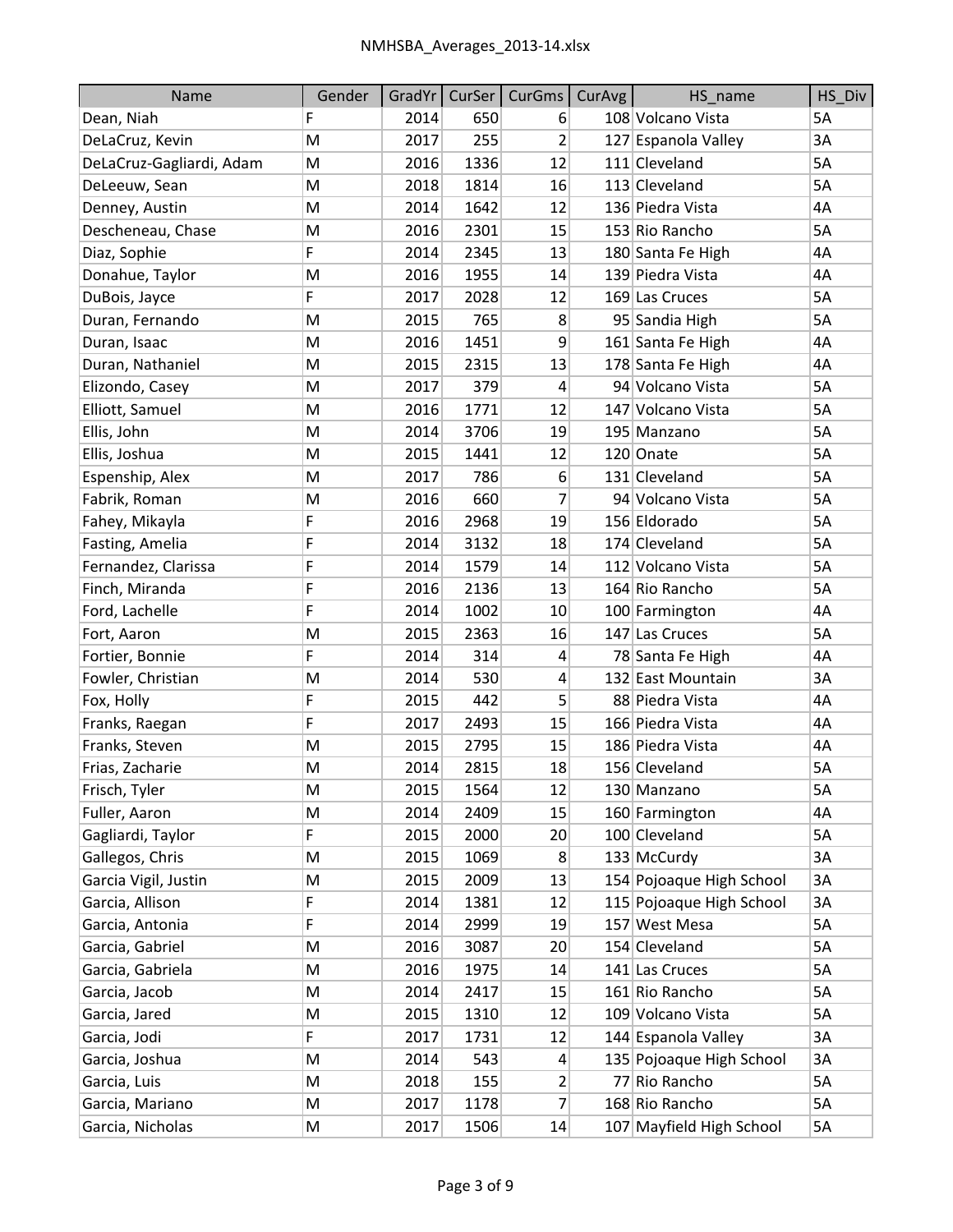| Name                    | Gender |      |      | GradYr   CurSer   CurGms | CurAvg | HS_name                  | HS Div |
|-------------------------|--------|------|------|--------------------------|--------|--------------------------|--------|
| Garcia-Vigil, Justin    | M      | 2015 | 234  | 2                        |        | 117 Pojoaque High School | 3A     |
| Giron, Andrew           | M      | 2015 | 593  | 4                        |        | 148 Pojoaque High School | 3A     |
| Gomez, Alec             | M      | 2017 | 1962 | 15                       |        | 130 Volcano Vista        | 5A     |
| Gomez, Eduardo          | M      | 2014 | 534  | 4                        |        | 133 Artesia HS           | 4A     |
| Gontis, Alexander       | M      | 2015 | 3650 | 20                       |        | 182 Cleveland            | 5A     |
| Gonzales, Gabriella     | F      | 2018 | 1773 | 18                       |        | 98 Cleveland             | 5A     |
| Goodnight, JD           | M      | 2014 | 2042 | 14                       |        | 145 Manzano              | 5A     |
| Gore, Austin            | M      | 2015 | 1959 | 13                       |        | 150 Cibola               | 5A     |
| Gray, Sean              | M      | 2015 | 1065 | 8                        |        | 133 Manzano              | 5A     |
| Gray, SethWilson        | M      | 2015 | 3196 | 17                       |        | 188 Cleveland            | 5A     |
| Griego, Audry           | F      | 2016 | 157  | 2                        |        | 78 Manzano               | 5A     |
| Grier, Tyler            | M      | 2016 | 3164 | 18                       |        | 175 Rio Rancho           | 5A     |
| Griffith, Byron D       | M      | 2015 | 2514 | 17                       |        | 147 La Cueva             | 5A     |
| Groen, Tegan            | F      | 2015 | 766  | 10                       |        | 76 Piedra Vista          | 4A     |
| Groff, William          | M      | 2014 | 336  | 4                        |        | 84 Sandia Prep           | 3A     |
| Guerrero, Fernando      | M      | 2017 | 1970 | 15                       |        | 131 Rio Rancho           | 5A     |
| Gugliotta, Daniel       | M      | 2016 | 1011 | 11                       |        | 91 Manzano               | 5A     |
| Guinta, Tiffany         | F      | 2015 | 229  | 2                        |        | 114 Piedra Vista         | 4A     |
| Gutierrez, Jacob        | M      | 2015 | 1119 | 8                        |        | 139 Del Norte            | 4A     |
| Hamlin, Cody            | M      | 2016 | 2264 | 18                       |        | 125 Cleveland            | 5A     |
| Hammons, Cody           | M      | 2015 | 1023 | 8                        |        | 127 Farmington           | 4A     |
| Harris, Jordan          | M      | 2016 | 1964 | 15                       |        | 130 Cleveland            | 5A     |
| Harvey, Bradley P       | M      | 2016 | 2685 | 15                       |        | 179 La Cueva             | 5A     |
| Harvey, Vanessa         | F      | 2016 | 2808 | 17                       |        | 165 Artesia HS           | 4A     |
| Harvey, Zachary T       | M      | 2016 | 3534 | 19                       |        | 186 La Cueva             | 5A     |
| Haught, Corey           | M      | 2017 | 3231 | 21                       |        | 153 Cleveland            | 5A     |
| Heller, Darrin A        | M      | 2014 | 2821 | 18                       |        | 156 La Cueva             | 5A     |
| Helmick, Jacob          | M      | 2018 | 3187 | 20                       |        | 159 Cleveland            | 5A     |
| Herson, Taylor          | F      | 2016 | 2073 | 16                       |        | 129 Sandia High          | 5A     |
| Hetmer, Kory            | M      | 2014 | 3625 | 20                       |        | 181 Cleveland            | 5A     |
| Hettinga, Brandon       | M      | 2015 | 935  | 8 <sup>2</sup>           |        | 116 Las Cruces           | 5A     |
| Holden-Rhodes, Brittany | F      | 2017 | 1830 | 13                       |        | 140 Sandia Prep          | 3A     |
| Holliday, Isaac         | M      | 2017 | 2061 | 14                       |        | 147 Sandia High          | 5A     |
| Holliday, Michael       | M      | 2015 | 2704 | 15                       |        | 180 Sandia High          | 5A     |
| Holmes, DeseRay         | F      | 2014 | 1027 | 10                       |        | 102 Pojoaque High School | 3A     |
| Holt, Ashlen            | F      | 2014 | 1546 | 11                       |        | 140 Los Lunas            | 4A     |
| Hoover, Christopher     | M      | 2015 | 2543 | 16                       |        | 158 Cleveland            | 5A     |
| Horner, Staci           | F      | 2014 | 2035 | 14                       |        | 145 Artesia HS           | 4A     |
| Howard, Alex            | M      | 2014 | 634  | 4                        |        | 158 La Cueva             | 5A     |
| Howard, Khalen          | М      | 2016 | 2556 | 15                       |        | 170 Cibola               | 5A     |
| Howard, Kwentin         | M      | 2014 | 2513 | 15                       |        | 167 Cibola               | 5A     |
| Howard, Matthew (Alex)  | M      | 2014 | 302  | 3                        |        | 100 La Cueva             | 5A     |
| Huerta, Martine         | M      | 2015 | 2674 | 17                       |        | 157 Del Norte            | 4A     |
| Hunter, David           | M      | 2017 | 2147 | 15                       |        | 143 Rio Rancho           | 5A     |
| lafeta, Isaako          | М      | 2016 | 2275 | 15                       |        | 151 Del Norte            | 4A     |
| Ingle, James            | Μ      | 2014 | 1760 | 12                       |        | 146 Del Norte            | 4A     |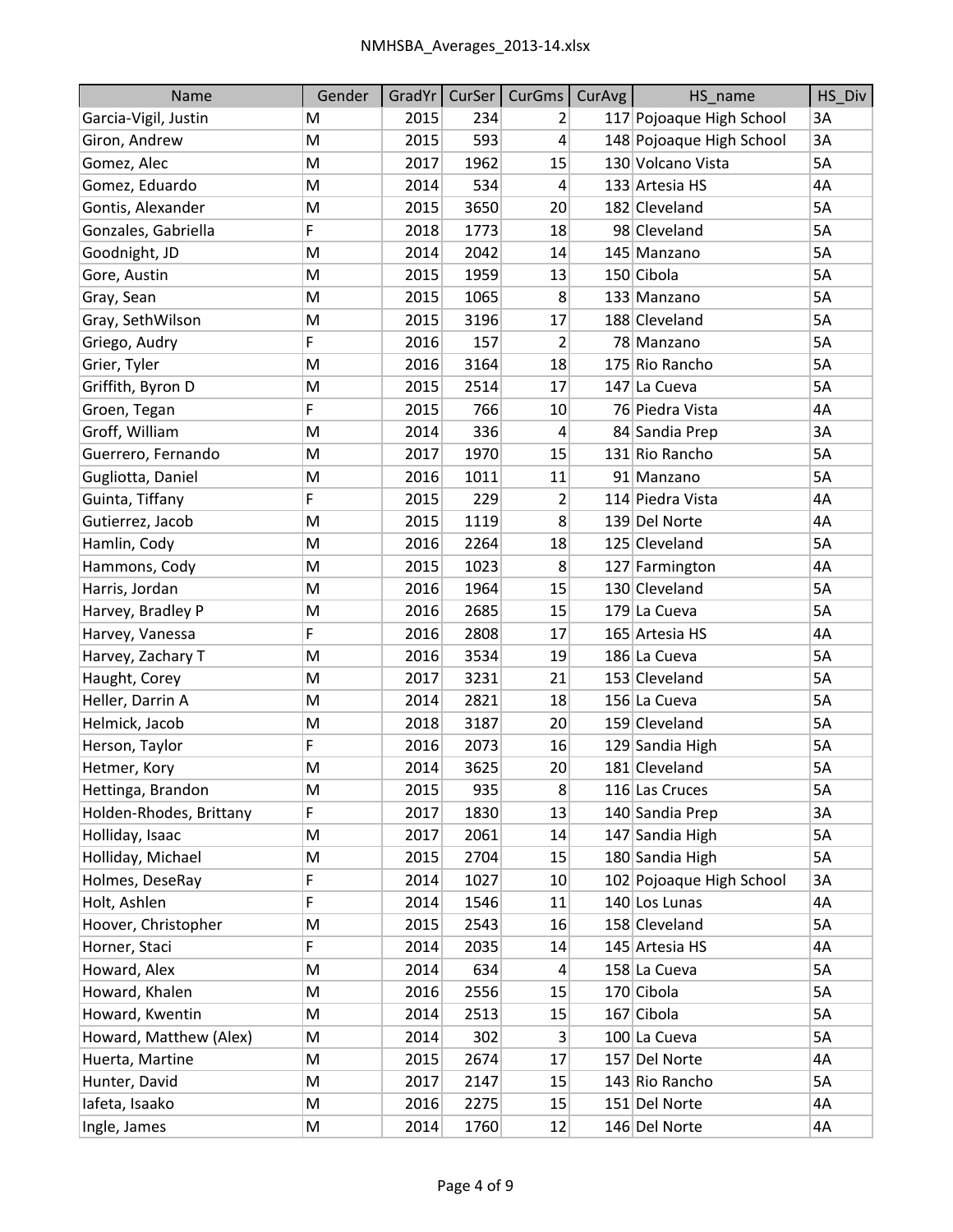| Name                    | Gender |      | GradYr   CurSer | CurGms         | CurAvg | HS_name                  | HS_Div |
|-------------------------|--------|------|-----------------|----------------|--------|--------------------------|--------|
| Ingle, Matthew S        | M      | 2015 | 2041            | 14             |        | 145 La Cueva             | 5A     |
| Irvin, Oriana           | F      | 2014 | 386             | 4              |        | 96 Cibola                | 5A     |
| James, Dallin           | M      | 2016 | 1989            | 13             |        | 153 Piedra Vista         | 4A     |
| Jandreau, Jared         | M      | 2017 | 603             | 5              |        | 120 Volcano Vista        | 5A     |
| Jasler, Samuel          | Μ      | 2017 | 2271            | 20             |        | 113 Cleveland            | 5A     |
| Jenkins, Travis         | M      | 2016 | 2775            | 20             |        | 138 Cleveland            | 5A     |
| Johnson, Ben            | M      | 2014 | 248             | $\overline{2}$ |        | 124 Cibola               | 5A     |
| Johnson, Hannah         | F      | 2014 | 212             | $\overline{2}$ |        | 106 Sandia Prep          | 3A     |
| Johnson, jr, Gary       | M      | 2014 | 1356            | 12             |        | 113 Pojoaque High School | 3A     |
| Jones, Kyle             | M      | 2017 | 841             | 8 <sup>°</sup> |        | 105 Volcano Vista        | 5A     |
| Jones, Miea             | F      | 2016 | 1693            | 15             |        | 112 Volcano Vista        | 5A     |
| Jones, Sierra           | F      | 2016 | 1606            | 15             |        | 107 La Cueva             | 5A     |
| Joslin, Kaitlinn        | F      | 2018 | 2006            | 13             |        | 154 Piedra Vista         | 4A     |
| Kahler, Ivory           | F      | 2015 | 98              | $\overline{2}$ |        | 49 Cibola                | 5A     |
| Kempisty, Carter        | M      | 2017 | 2177            | 20             |        | 108 Cleveland            | 5A     |
| King, Jade              | F      | 2014 | 145             | $\overline{2}$ |        | 72 Sandia Prep           | 3A     |
| Kishur, Wyatt           | M      | 2016 | 2069            | 14             |        | 147 Artesia HS           | 4A     |
| Kizer, Corey            | F      | 2018 | 1566            | 14             |        | 111 Cleveland            | 5A     |
| Kizer, Sydney           | F      | 2016 | 2688            | 20             |        | 134 Cleveland            | 5A     |
| Kleyboecker, William    | M      | 2014 | 1912            | 16             |        | 119 Volcano Vista        | 5A     |
| Klitsner, Maya          | F      | 2016 | 1068            | 9              |        | 118 Eldorado             | 5A     |
| Knecht-Mullins, Ayngela | F      | 2014 | 1779            | 12             |        | 148 Cleveland            | 5A     |
| Lang, Jacob             | M      | 2017 | 3389            | 18             |        | 188 East Mountain        | 3A     |
| Largo, Austin           | M      | 2014 | 1560            | 13             |        | 120 Sandia High          | 5A     |
| Largo, Cortez           | M      | 2017 | 1174            | 10             |        | 117 Sandia High          | 5A     |
| Lasher, Logan           | M      | 2018 | 2074            | 17             |        | 122 Sandia Prep          | 3A     |
| LeNguyen, Sandra        | F      | 2014 | 2132            | 14             |        | 152 Manzano              | 5A     |
| Lesperance, Kyle        | F      | 2017 | 1195            | 10             |        | 119 East Mountain        | 3A     |
| Letoruneau, Nathan      | M      | 2016 | 214             | $\overline{2}$ |        | 107 Artesia HS           | 4A     |
| Linares, Aileen         | F      | 2018 | 2258            | 17             |        | 132 Rio Rancho           | 5A     |
| Longacre, Grant         | M      | 2014 | 937             | 8 <sup>2</sup> |        | 117 Pojoaque High School | 3A     |
| Lovato, Genessa         | F      | 2015 | 581             | 6              |        | 96 Volcano Vista         | 5A     |
| Lucero, Alexandria      | F      | 2015 | 1135            | 11             |        | 103 Valley               | 5A     |
| Lucero, Emily           | F      | 2014 | 2742            | 18             |        | 152 Valley               | 5A     |
| Lujan, Patrick          | Μ      | 2014 | 243             | $\overline{2}$ |        | 121 La Cueva             | 5A     |
| Luna, David             | Μ      | 2014 | 1264            | 9              |        | 140 Volcano Vista        | 5A     |
| Luna, Joshua            | M      | 2014 | 1392            | 9              |        | 154 Valley               | 5A     |
| Luu, Paul               | Μ      | 2014 | 364             | 4              |        | 91 Manzano               | 5A     |
| MacDonald, Katie        | F      | 2014 | 2031            | 15             |        | 135 East Mountain        | 3A     |
| Maestas, Benito         | M      | 2016 | 350             | $\overline{3}$ |        | 116 Pojoaque High School | 3A     |
| Maestas, Erin           | F      | 2014 | 1942            | 16             |        | 121 Volcano Vista        | 5A     |
| Mansfield, Austin J     | Μ      | 2015 | 3527            | 20             |        | 176 La Cueva             | 5A     |
| Marcy, Mitchell         | М      | 2017 | 2225            | 15             |        | 148 Farmington           | 4A     |
| Marquez, Dominic        | M      | 2014 | 3129            | 20             |        | 156 Cleveland            | 5A     |
| Marsh, Dylan            | M      | 2017 | 3112            | 18             |        | 172 Manzano              | 5A     |
| Martinez, Angelique     | F      | 2015 | 1572            | 12             |        | 131 Pojoaque High School | 3A     |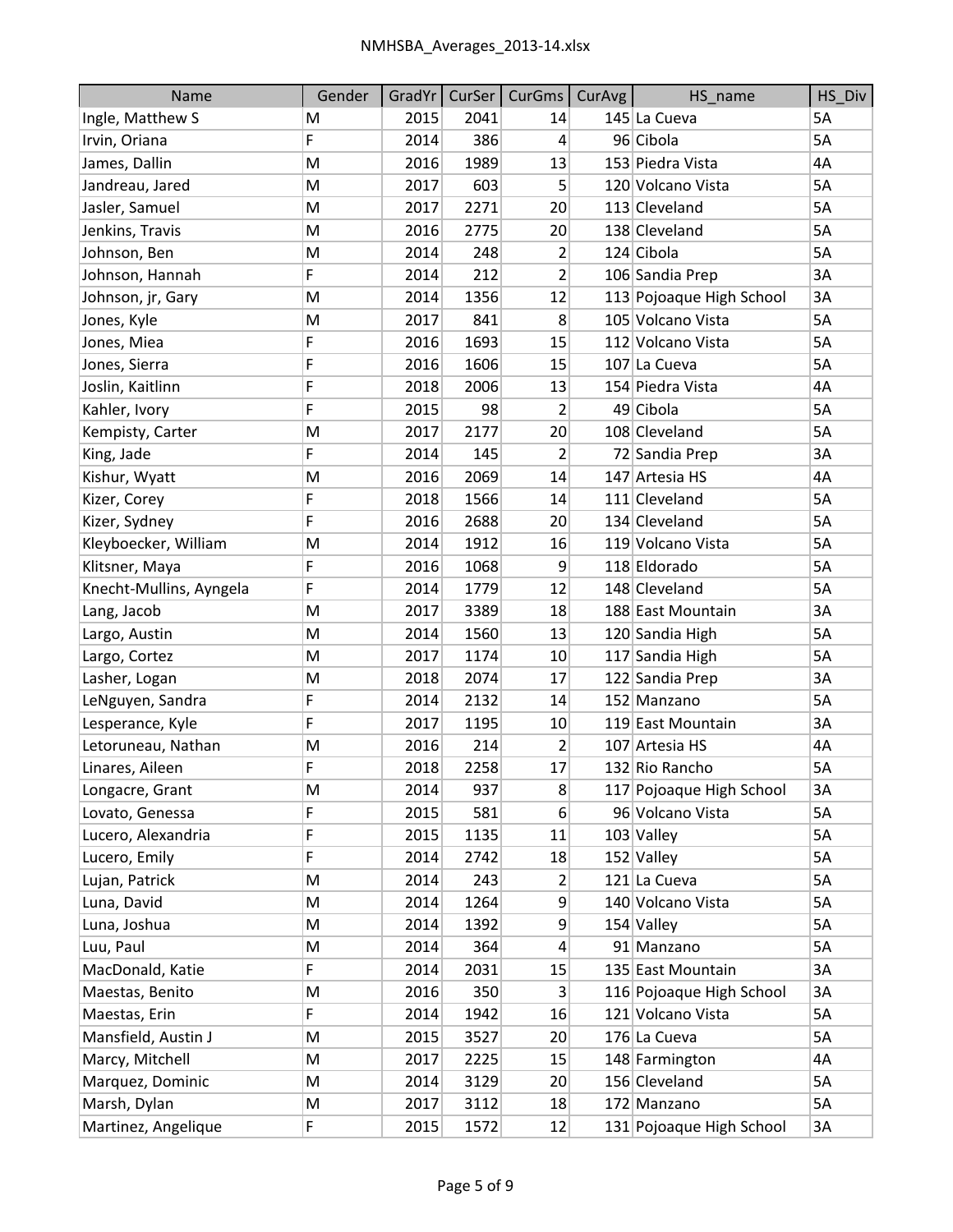| Name                   | Gender |      |      | GradYr   CurSer   CurGms | CurAvg | HS name                  | HS_Div    |
|------------------------|--------|------|------|--------------------------|--------|--------------------------|-----------|
| Martinez, Angelo       | M      | 2015 | 1132 | 8                        |        | 141 Pojoaque High School | 3A        |
| Martinez, Casey        | M      | 2014 | 1744 | 12                       |        | 145 Artesia HS           | 4A        |
| Martinez, Danielle     | F      | 2015 | 1825 | 18                       |        | 101 Cleveland            | 5A        |
| Martinez, Dominique    | F      | 2016 | 719  | 9                        |        | 79 Sandia High           | 5A        |
| Martinez, Jessica      | F      | 2015 | 2181 | 18                       |        | 121 Cleveland            | 5A        |
| Martinez, Joshua       | M      | 2018 | 877  | 8                        |        | 109 Espanola Valley      | 3A        |
| Martinez, Kimberly     | F      | 2014 | 2112 | 19                       |        | 111 West Mesa            | 5A        |
| Martinez, Noah         | M      | 2015 | 2710 | 17                       |        | 159 Sandia High          | 5A        |
| Martinez, Tristen      | M      | 2014 | 1877 | 10                       |        | 187 Espanola Valley      | 3A        |
| McAfee, Cecilia        | F      | 2016 | 1421 | 12                       |        | 118 Farmington           | 4A        |
| McNeil, Katie          | F      | 2014 | 2854 | 19                       |        | 150 Valley               | 5A        |
| Medina, Amanda         | F      | 2015 | 2599 | 20                       |        | 129 Cleveland            | 5A        |
| Medina, Kenosha        | F      | 2014 | 1125 | 10                       |        | 112 Farmington           | 4A        |
| Medore, Isaac          | M      | 2015 | 3482 | 19                       |        | 183 Onate                | 5A        |
| Mesa, Teddy            | M      | 2014 | 2724 | 17                       |        | 160 Del Norte            | 4A        |
| Michael, Alexander     | M      | 2014 | 1054 | 10                       |        | 105 La Cueva             | 5A        |
| Michael, John          | M      | 2015 | 1004 | 12                       |        | 83 Sandia Prep           | 3A        |
| Misla, Katherine       | F      | 2015 | 169  | 2                        |        | 84 Rio Rancho            | 5A        |
| Monroe, Ashlyn         | F      | 2016 | 2829 | 20                       |        | 141 Volcano Vista        | 5A        |
| Montgomery, Alycia     | F      | 2014 | 840  | 9                        |        | 93 Sandia High           | 5A        |
| Moore, Matthew         | M      | 2016 | 1177 | 10                       |        | 117 Onate                | 5A        |
| Moore, Sarah           | F      | 2015 | 1220 | 10                       |        | 122 Onate                | 5A        |
| Moya, Kyleigh          | F      | 2015 | 2120 | 17                       |        | 124 Volcano Vista        | 5A        |
| Moyle, Jerry           | M      | 2017 | 2552 | 17                       |        | 150 Manzano              | 5A        |
| Muller, Jacob          | M      | 2015 | 1499 | 12                       |        | 124 Volcano Vista        | <b>5A</b> |
| Mullison, Kyle         | M      | 2016 | 514  | 4                        |        | 128 Artesia HS           | 4A        |
| Murtagh, Christopher P | M      | 2014 | 2174 | 15                       |        | 144 La Cueva             | 5A        |
| Muzzey, Devin          | M      | 2016 | 1194 | 9                        |        | 132 Cibola               | 5A        |
| Naegele, Seraiah       | F      | 2014 | 977  | 10                       |        | 97 Farmington            | 4A        |
| Neri, Peter            | M      | 2014 | 755  | 6                        |        | 125 Valley               | 5A        |
| Newport, Dylan         | M      | 2016 | 2123 | 18                       |        | 117 Cleveland            | 5A        |
| Nguyen, Justin         | M      | 2014 | 1564 | 12                       |        | 130 La Cueva             | 5A        |
| Nguyen, Mariah         | F      | 2017 | 1065 | 10                       |        | 106 Sandia High          | 5A        |
| Nguyen, Nathan         | F      | 2018 | 2162 | 15                       |        | 144 Rio Rancho           | 5A        |
| Nicholls, Dustin       | M      | 2016 | 1968 | 13                       |        | 151 Los Lunas            | 4A        |
| Nielsen, Taylor        | M      | 2014 | 231  | 2                        |        | 115 Cibola               | 5A        |
| Novak, Jazmin          | F      | 2016 | 695  | 7                        |        | 99 La Cueva              | 5A        |
| Nunez, Dejanie         | F      | 2018 | 873  | 6                        |        | 145 Piedra Vista         | 4A        |
| Ogle, Natasha          | F      | 2015 | 825  | 8                        |        | 103 Farmington           | 4A        |
| Opela, Carson          | M      | 2017 | 4285 | 23                       |        | 186 Rio Rancho           | 5A        |
| Ortega, Angel          | M      | 2014 | 2719 | 13                       |        | 209 Rio Rancho           | 5A        |
| Ortega, Ashley         | F      | 2015 | 1235 | 12                       |        | 102 Mayfield High School | 5A        |
| Ortega, Cristobal      | M      | 2016 | 3049 | 17                       |        | 179 Rio Rancho           | 5A        |
| Ortega, Samantha       | F      | 2016 | 1431 | 14                       |        | 102 Mayfield High School | 5A        |
| Ortega, Thomas         | М      | 2018 | 318  | 4                        |        | 79 Espanola Valley       | 3A        |
| Osborne, Samuel        | M      | 2014 | 1873 | 15                       |        | 124 La Cueva             | 5A        |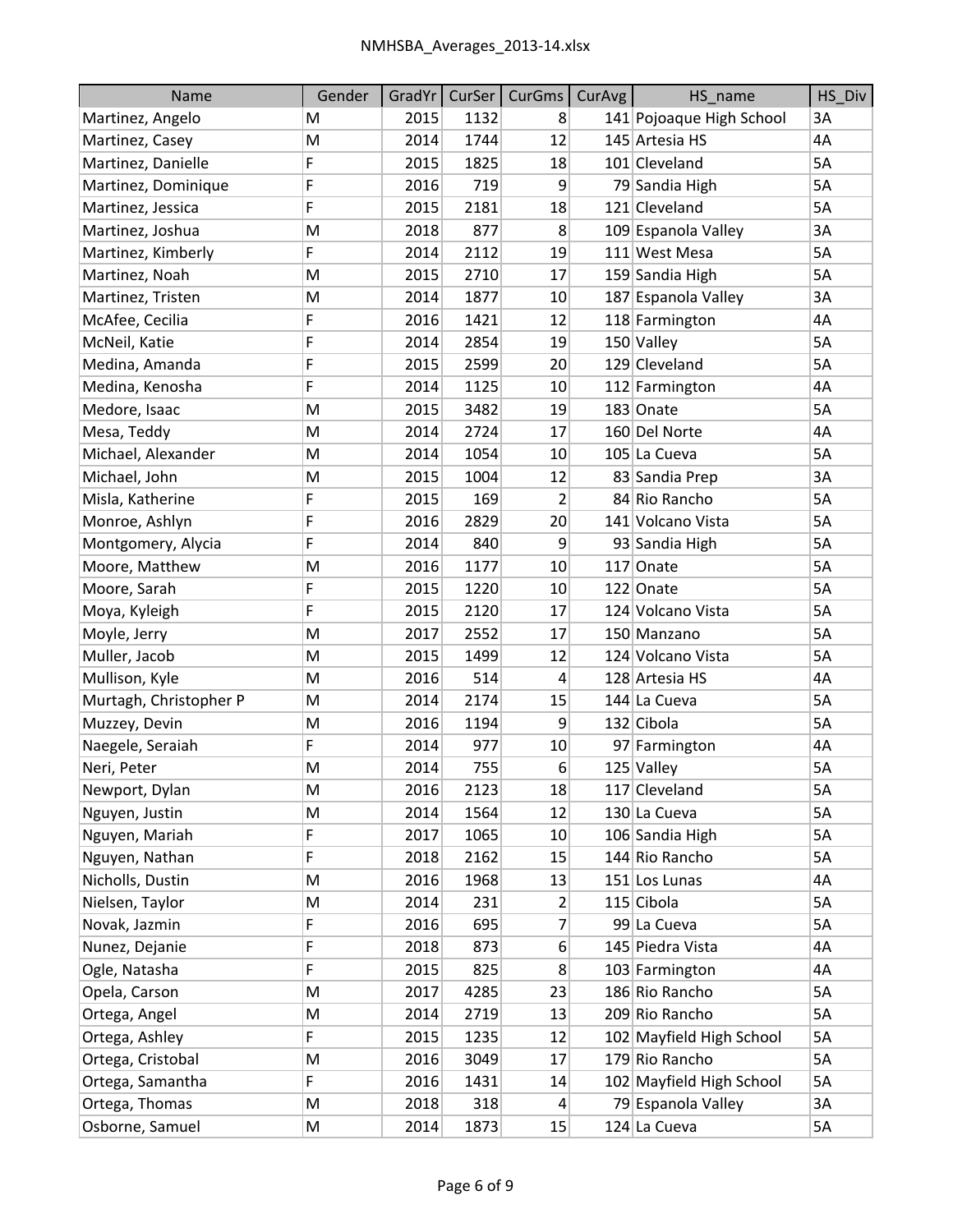| <b>Name</b>             | Gender | GradYr | CurSer | CurGms         | CurAvg | HS_name                  | HS Div    |
|-------------------------|--------|--------|--------|----------------|--------|--------------------------|-----------|
| Otero, Samantha         | F      | 2014   | 612    | 6              |        | 102 Valley               | <b>5A</b> |
| Pacheco, Miranda        | F      | 2016   | 1260   | 12             |        | 105 Manzano              | 5A        |
| Parra, Nicolas          | M      | 2016   | 1275   | 14             |        | 91 Eldorado              | 5A        |
| Patel, Juhee            | F      | 2016   | 311    | 4              |        | 77 Sandia Prep           | 3A        |
| Patrick, Matthew        | M      | 2017   | 2186   | 16             |        | 136 Onate                | 5A        |
| Perlinski, Jeremy       | M      | 2017   | 1787   | 14             |        | 127 East Mountain        | 3A        |
| Petersen, Dallas        | M      | 2014   | 900    | 7              |        | 128 Del Norte            | 4A        |
| Pieper, Bradley         | M      | 2015   | 700    | 6              |        | 116 Onate                | 5A        |
| Pierce, Caitlyn         | F      | 2015   | 1323   | 11             |        | 120 Manzano              | 5A        |
| Pillars, Jeannie        | F      | 2014   | 995    | 10             |        | 99 Piedra Vista          | 4A        |
| Pincheira, Selena       | F      | 2015   | 1518   | 14             |        | 108 Cleveland            | 5A        |
| Pinge, Nicole           | F      | 2016   | 2342   | 15             |        | 156 Manzano              | 5A        |
| Pinkerton, Katelynn     | F      | 2015   | 1552   | 14             |        | 110 Artesia HS           | 4A        |
| Platero, Stephanie      | F      | 2015   | 1638   | 14             |        | 117 Manzano              | 5A        |
| Pohl, Stephanie         | F      | 2014   | 164    | 2              |        | 82 Valley                | 5A        |
| Poitevint, Tyler        | M      | 2015   | 1371   | 11             |        | 124 Manzano              | <b>5A</b> |
| Pollard, Zachary        | M      | 2014   | 2804   | 17             |        | 164 Artesia HS           | 4A        |
| Portnoy, Dana           | F      | 2017   | 190    | 2              |        | 95 Sandia Prep           | 3A        |
| Poswiatowski, Cole      | M      | 2018   | 2842   | 19             |        | 149 Rio Rancho           | 5A        |
| Poswiatowski, Stephen   | M      | 2018   | 2652   | 20             |        | 132 Rio Rancho           | 5A        |
| Price, Nathan           | M      | 2015   | 1334   | 8              |        | 166 La Cueva             | 5A        |
| Quinn, Courtney         | F      | 2017   | 2365   | 17             |        | 139 Rio Rancho           | 5A        |
| Ragsdale, Alexandria    | F      | 2016   | 327    | 4              |        | 81 Sandia Prep           | 3A        |
| Ramirez, Joaquin        | M      | 2015   | 2300   | 19             |        | 121 West Mesa            | 5A        |
| Ramirez, Nicholas       | M      | 2014   | 2192   | 14             |        | 156 Artesia HS           | 4A        |
| Randall, Michael        | M      | 2015   | 2627   | 15             |        | 175 Mayfield High School | 5A        |
| Raphael, Ethan          | M      | 2015   | 214    | 3              |        | 71 Volcano Vista         | 5A        |
| Reyes, Adan             | M      | 2014   | 520    | 6              |        | 86 Piedra Vista          | 4A        |
| Reynolds, Nathan        | M      | 2016   | 2813   | 19             |        | 148 Volcano Vista        | 5A        |
| Reza, Brandon           | M      | 2016   | 1810   | 12             |        | 150 Artesia HS           | 4A        |
| Rivera, Maria           | F      | 2017   | 1405   | 14             |        | 100 Artesia HS           | 4A        |
| Romero, Antonio         | M      | 2014   | 2796   | 16             |        | 174 Manzano              | 5A        |
| Romero, Elizabeth       | F.     | 2016   | 2299   | 13             |        | 176 Santa Fe High        | 4A        |
| Romero, Matthew         | M      | 2015   | 1104   | 8              |        | 138 McCurdy              | 3A        |
| Romero, Santiago        | M      | 2016   | 2406   | 18             |        | 133 Rio Rancho           | 5A        |
| Roos, Annica            | F      | 2016   | 2209   | 18             |        | 122 Cleveland            | 5A        |
| Roybal, Deidre          | F      | 2015   | 1627   | 12             |        | 135 Pojoaque High School | 3A        |
| Roybal, Luis            | M      | 2015   | 3148   | 17             |        | 185 Mayfield High School | 5A        |
| Roybal, Samuel          | M      | 2017   | 3019   | 19             |        | 158 Mayfield High School | 5A        |
| Ruiz Jimenez, Mackenzie | F      | 2017   | 937    | 8              |        | 117 Sandia High          | 5A        |
| Ruiz, Dontae            | M      | 2015   | 3407   | 20             |        | 170 Volcano Vista        | 5A        |
| Runyan, JD              | M      | 2016   | 2051   | 14             |        | 146 Artesia HS           | 4A        |
| Ryals-Hansen, Ricardo   | М      | 2016   | 2149   | 14             |        | 153 Artesia HS           | 4A        |
| Salamanca, Felipe       | M      | 2016   | 1897   | 14             |        | 135 Artesia HS           | 4A        |
| Salazar, Kyle           | М      | 2017   | 2057   | 13             |        | 158 Pojoaque High School | 3A        |
| Salazar, Roy            | M      | 2015   | 530    | 3 <sup>2</sup> |        | 176 Espanola Valley      | 3A        |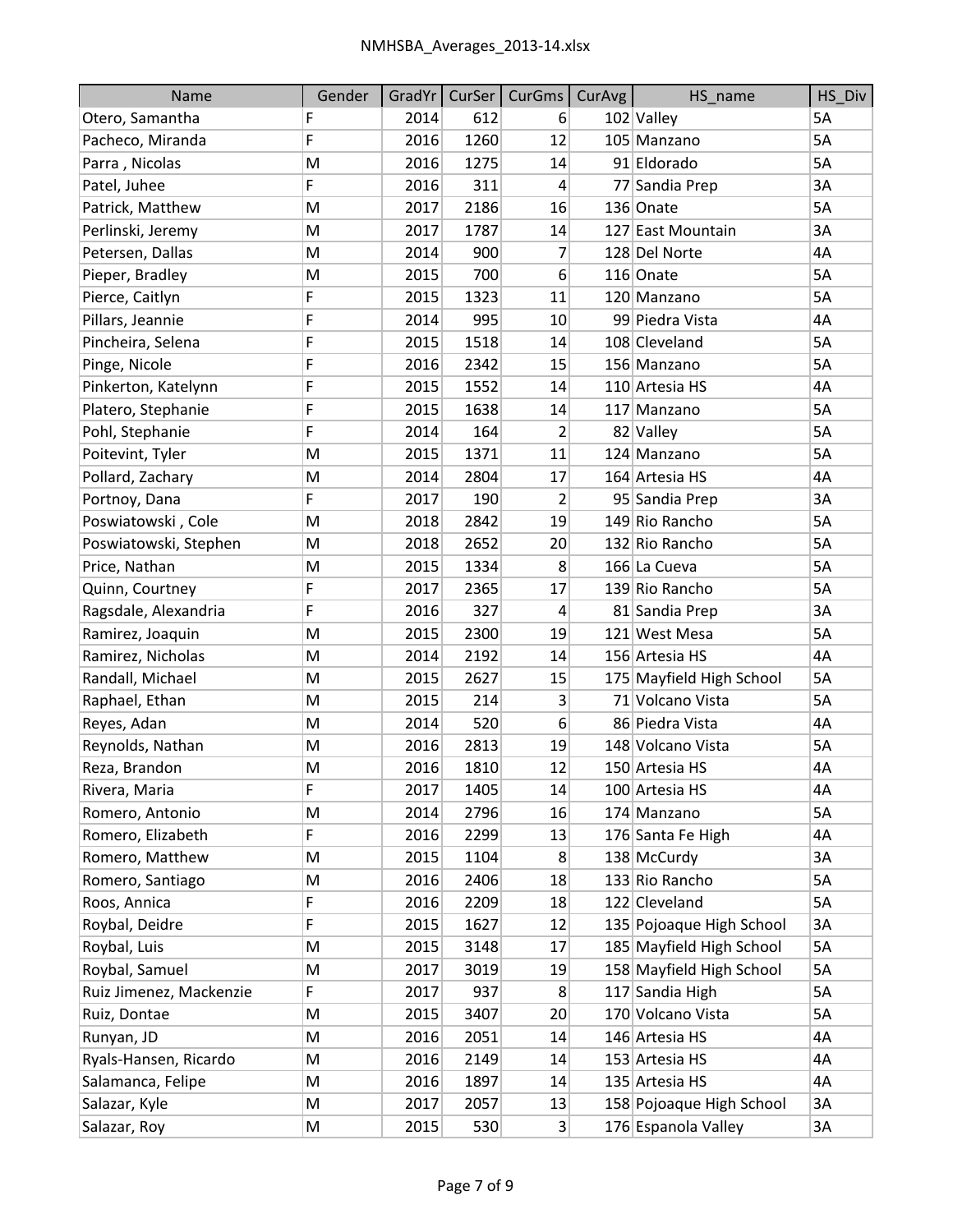| Name                 | Gender | GradYr | CurSer | CurGms         | CurAvg | HS name             | HS Div |
|----------------------|--------|--------|--------|----------------|--------|---------------------|--------|
| Saldivar, David      | M      | 2016   | 2445   | 15             |        | 163 Farmington      | 4A     |
| Sanchez, Alexis      | F      | 2016   | 1444   | 14             |        | 103 Cleveland       | 5A     |
| Sanchez, Lindsey     | F      | 2015   | 1970   | 14             |        | 140 Sandia High     | 5A     |
| Sanchez, Quirino     | M      | 2016   | 1158   | 8              |        | 144 Del Norte       | 4A     |
| Sanders, Christopher | M      | 2016   | 3053   | 18             |        | 169 Rio Rancho      | 5A     |
| Sanders, Tristan     | M      | 2016   | 2552   | 20             |        | 127 Cleveland       | 5A     |
| Santos, Mariana      | F      | 2016   | 227    | 2              |        | 113 McCurdy         | 3A     |
| Sapp, Clayton        | M      | 2015   | 1279   | 10             |        | 127 Cleveland       | 5A     |
| Sarabillo, Christina | F      | 2015   | 1160   | 11             |        | 105 Manzano         | 5A     |
| Schmidt, Courtney    | F      | 2017   | 1419   | 12             |        | 118 Volcano Vista   | 5A     |
| Schott, Mason        | M      | 2014   | 4001   | 22             |        | 181 Cleveland       | 5A     |
| Schott, Matthew      | M      | 2018   | 1997   | 18             |        | 110 Cleveland       | 5A     |
| Scirone, C.J.        | M      | 2014   | 2091   | 15             |        | 139 Cibola          | 5A     |
| Seawright - R, Jonah |        | 2016   | 172    | $\overline{2}$ |        | 86 Eldorado         | 5A     |
| Seawright, Jonah     | M      | 2016   | 2305   | 12             |        | 192 Eldorado        | 5A     |
| Segovia, Johnny      | M      | 2017   | 1448   | 11             |        | 131 Espanola Valley | 3A     |
| Sena, Marissa        | F      | 2017   | 1115   | 13             |        | 85 Los Lunas        | 4A     |
| Sherman, Phillip     | M      | 2014   | 286    | 2              |        | 143 Volcano Vista   | 5A     |
| Shortencarier, Alex  | M      | 2015   | 1499   | 12             |        | 124 Manzano         | 5A     |
| Sikora, Daniel       | M      | 2014   | 2560   | 15             |        | 170 Manzano         | 5A     |
| Silva, Melvis        | F      | 2014   | 1780   | 19             |        | 93 West Mesa        | 5A     |
| Smith, Chad          | M      | 2014   | 753    | 6              |        | 125 La Cueva        | 5A     |
| Smyer, Madyson       | F      | 2016   | 2783   | 19             |        | 146 Eldorado        | 5A     |
| Sonja, Valdez        | F      | 2014   | 686    | 6              |        | 114 Espanola Valley | 3A     |
| Soudachanh, Amy      | F      | 2016   | 346    | 4              |        | 86 Manzano          | 5A     |
| Sparks, Logan        | M      | 2015   | 3006   | 19             |        | 158 Cleveland       | 5A     |
| Sparks, Neil         | M      | 2014   | 1057   | 10             |        | 105 Sandia High     | 5A     |
| Springer, Elias      | M      | 2015   | 889    | 9              |        | 98 Volcano Vista    | 5A     |
| Staley, Thomas       | M      | 2014   | 322    | 3              |        | 107 Espanola Valley | 3A     |
| Stanley, Caleb       | M      | 2014   | 679    | 6              |        | 113 Cibola          | 5A     |
| Stedman, Ben         | M      | 2015   | 4690   | 23             |        | 203 Rio Rancho      | 5A     |
| Steele, Aaron        | M      | 2016   | 2424   | 20             |        | 121 Cleveland       | 5A     |
| Stiles, Jensen       | F.     | 2015   | 1400   | 9              |        | 155 Eldorado        | 5A     |
| Sullivan, Justin     | M      | 2014   | 2569   | 16             |        | 160 Artesia HS      | 4A     |
| Swalby, Jacob        | M      | 2016   | 1434   | 10             |        | 143 East Mountain   | 3A     |
| Swalby, Michael      | М      | 2015   | 1620   | 11             |        | 147 East Mountain   | 3A     |
| Tafoya, Allison      | F      | 2014   | 1337   | 13             |        | 102 Valley          | 5A     |
| Takacs, Addison      | М      | 2015   | 1538   | 12             |        | 128 Artesia HS      | 4A     |
| Tatz, Noah           | M      | 2014   | 589    | 10             |        | 58 La Cueva         | 5A     |
| Taylor, Kyle         | M      | 2014   | 2347   | 20             |        | 117 Cleveland       | 5A     |
| Tchiloyans, Natalia  | F      | 2016   | 2862   | 20             |        | 143 Rio Rancho      | 5A     |
| Tchiloyans, Nikolas  | M      | 2014   | 4230   | 23             |        | 183 Rio Rancho      | 5A     |
| Tellez, Jacob        | M      | 2016   | 2420   | 16             |        | 151 Las Cruces      | 5A     |
| Tellez, Xavier       | M      | 2016   | 2988   | 19             |        | 157 Onate           | 5A     |
| Thurgood, Pamela     | F      | 2016   | 1147   | 10             |        | 114 Del Norte       | 4A     |
| Torivio, Alyssa      | F      | 2014   | 158    | $\overline{2}$ |        | 79 Sandia Prep      | 3A     |